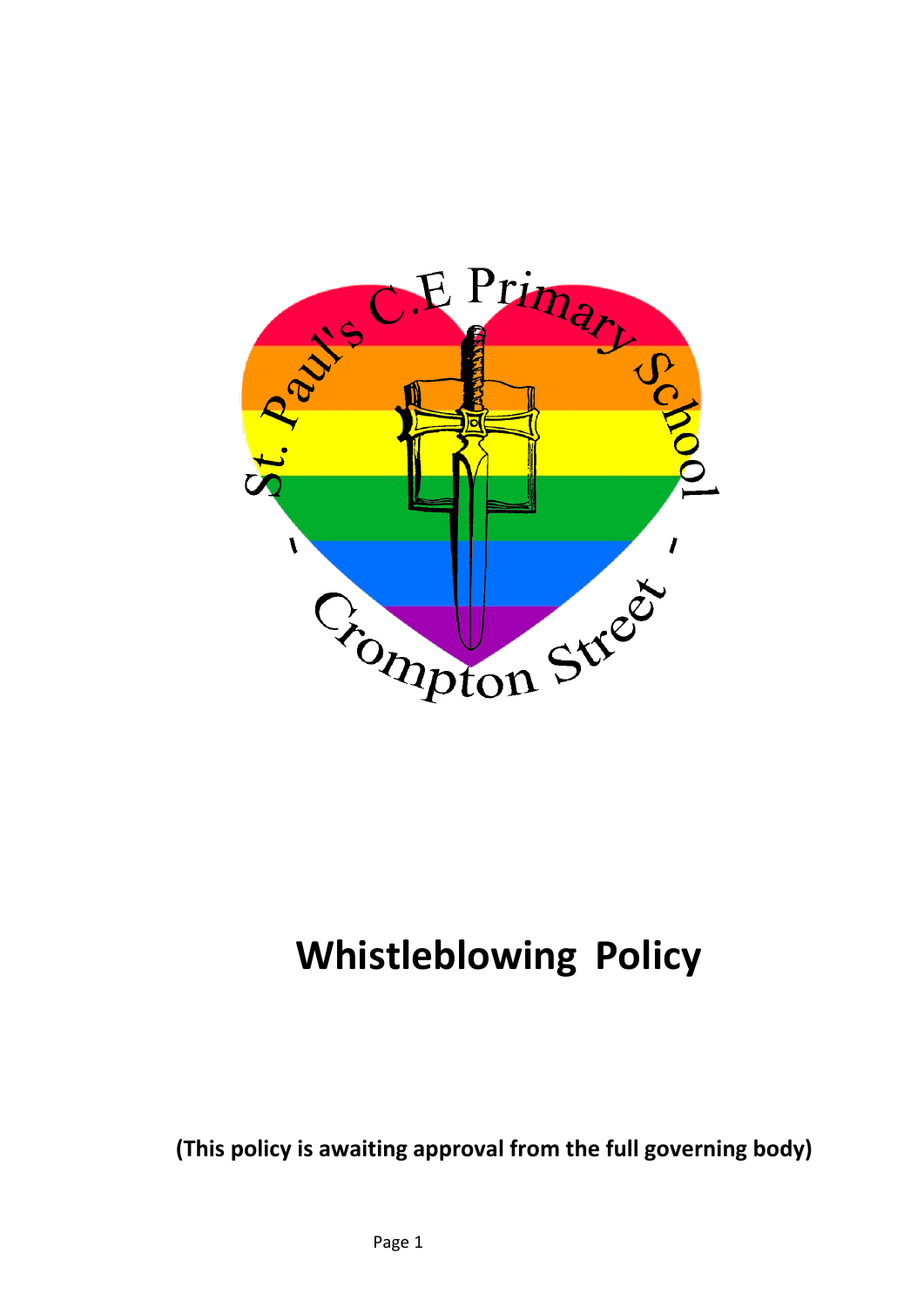# **1. PURPOSE AND STATUS OF THIS DOCUMENT**

1.1 This policy outlines the governing body's approach to employee disclosures on "whistleblowing". The governing body is committed to providing a working environment to protect the health, safety and welfare of all itsemployees. The governing body is committed to the highest possible standards of openness, probity and accountability and will not tolerate malpractice or wrong doing. It is therefore committed to a policy which seeksto protect individuals who make disclosures with regard to any instance of malpractice or wrong doing in the public interest.

# **2. WHAT IS WHISTLEBLOWING**

2.1 "Whistleblowing" is the term which has been adopted to describe arrangements which allow persons, usually employees, to express concerns about any types of malpractice which may be occurring in the work place. This could be something that is, or may be:-

- Unlawful or a criminal offence
- A breach of a legal obligation
- In disregard of health and safety legislation
- Against financial regulations
- Improper conduct
- Inappropriate or unauthorised use of schools funds
- A deliberate cover up of information tending to show any of the above.

• Whistleblowing arrangements are closely linked to the creation of a culture which encourages employees to express their concerns without fear of intimidation or recrimination, and in the confident knowledge that any reported concerns will be treated seriously and in confidence, and will be fully investigated.

• Whistleblowing arrangements allow for concerns to be expressed outside the normal line management structure, if necessary. One of the important aspects of Whistleblowing is that it enables employees to speak out in a situation where it is usually employees most closely involved with the particular service area who are most likely to know if malpractices are occurring.

2.2 Members of staff are often the first to realise that there may be something seriously wrong within the school. However they may feel that expressing their concerns would be disloyal to their colleagues. It may be easier to ignore these concerns rather than report what may just be a suspicion of malpractice. They may also fear harassment or victimisation.

2.3 The Governing Body therefore, will continue to encourage employees and others with serious concerns of misconduct or malpractice to come forward and voice those concerns. This Policy makes it clear that members ofstaff can do so without fear of reprisals or victimisation.

2.4 Whistleblowing arrangements also recognise, however, that it is possible that allegations of wrongdoing may be false or malicious and the arrangements make clear that false allegations will be treated as a serious disciplinary offence.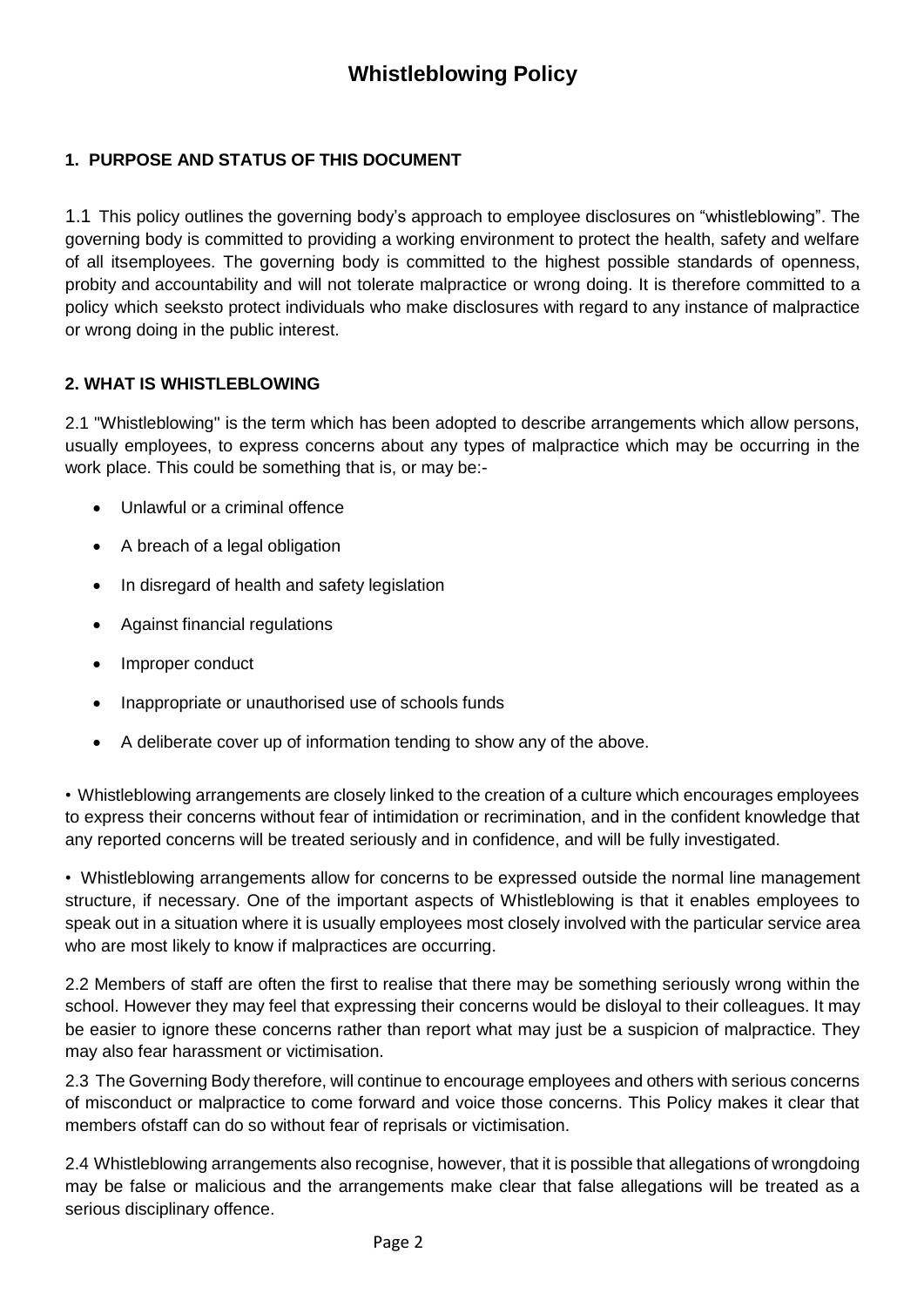# **3. The aims of the policy are to:**

• Provide a channel and process for individual members of staff to raise genuine and legitimate concerns about incidents of misconduct or malpractice.

• Give a commitment that misconduct and malpractice is taken extremely seriously.

• Ensure confidentiality, to provide reassurance that employees who raise concerns in good faith can do so without fear of reprisals or victimisation.

• To provide guidance setting out arrangements and procedures for applying the policy.

• Allow the Headteacher or Deputy Headteacher to give guidance where appropriate or to appoint other appropriate agencies to conduct an investigation into those concerns on behalf of the Headteacher or Governing Body and to take appropriate action to resolve the situation.

#### **4. Confidentiality**

4.1 The Headteacher, Deputy Headteacher and Governors will do everything possible to protect an employee's identity when a concern is raised and where the individual does not want their name disclosed. Itmust be appreciated, however, that the investigation process may reveal the source of the information and a statement may be required as part of the evidence and/or an individual may be a possible witness in any future proceedings.

#### **5. Anonymous concerns**

5.1 All complaints will be considered/investigated but the level of investigation will depend upon the nature of the allegations, the seriousness of the issues raised, the credibility of the concern and the likelihood of confirming theallegations from attributable sources.

5.2 Concerns expressed anonymously are much less persuasive than when an employee is prepared to come forward formally. It will not of course be possible to report any findings back to the complainant in these circumstances.

# **6. False and malicious allegations**

6.1 While encouraging staff to bring forward matters of concern, the Headteacher and Governors will guard against bogus claims made to deliberately damage the reputation of other staff at the school.

6.2 If a member of staff makes an allegation in good faith, but it is not confirmed by the investigation, no action will be considered or taken. However, if a member of staff makes false, malicious or vexatious allegations this willbe treated as a serious disciplinary offence and disciplinary action may be taken.

# **7. Responsibilities**

# **7.1 Staff Responsibilities**

• It is the responsibility of all members of staff to ensure that their own behaviour is appropriate to the school as aworkplace and does not contribute to an environment in which malpractice or wrong doing is either ignored, condoned or encouraged. All staff should challenge such behaviour if it occurs, or bring it

to the attention of a relevant person e.g. a line manager, member of the school's Senior Management team or the Headteacher or Deputy Headteacher.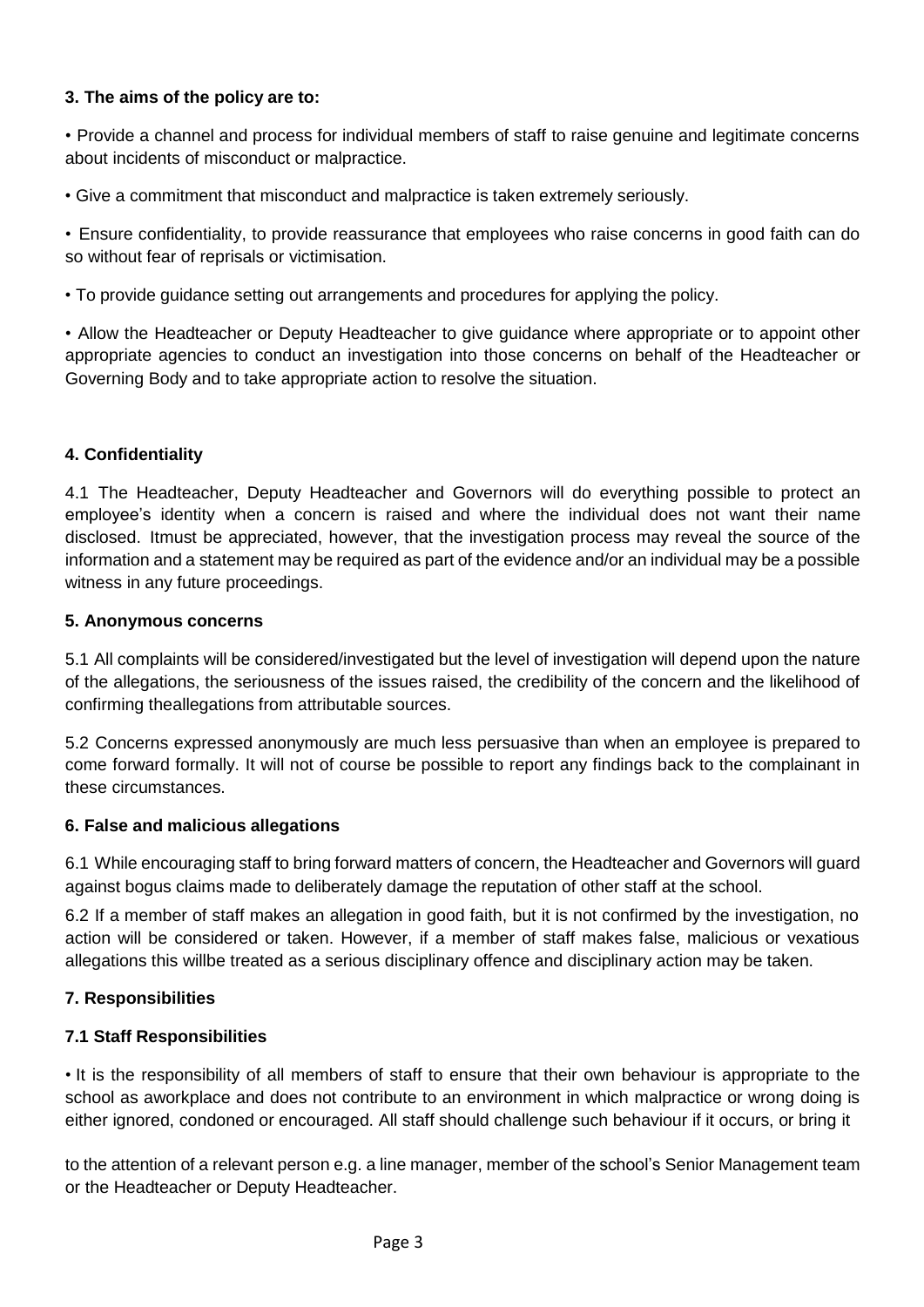# **7.2 Headteacher or Deputy Headteacher's Responsibilities**

Headteachers have a duty which they share with others in leadership/managerial roles to establish and maintain a positive and accountable working environment. In particular, Headteachers are responsible for:

• communicating the policy to all staff in such a way as to promote its understanding and making it easily accessible:

- managing staff in a professional and sensitive manner;
- ensuring that the school environment has a culture where malpractice and or wrong doing is unacceptable;
- ensuring that the policy is implemented effectively and efficiently at all levels throughout the school;

• taking all concerns raised seriously, ensuring the necessary action is taken to address the matter promptly, and as sensitively and confidentially as possible;

• ensuring that appropriate support is available to complainants during the investigation of their complaint; this may be via a colleague or trade union representative;

• making it clear that malicious and vexatious allegations are serious matters and will not be tolerated;

• ensuring that appropriate support is available to witnesses during the investigation of the complaint; this may bevia a colleague or trade union representative.

#### **7.3 Governing Body Responsibilities**

The governing body has the responsibility to:

- meet its legal duties and responsibilities and act at all times within the legal framework;
- have an up-to-date and comprehensive Whistleblowing policy;
- receive reports from the Headteacher or Deputy Headteacher on the application of the procedure;
- agree that the Chair of Governors be the contact for complaints made against the Headteacher;
- agree that in the event of a complaint against the Chair, the vice chair will be the contact.

#### **8. How to Raise a Concern**

8.1 The Governing Body acknowledge that the decision to report a concern can be a difficult decision for a member of staff to take, not least because of the fear of reprisal from those responsible for the malpractice. The Headteacher, Deputy Headteacher and Governors will not tolerate harassment or victimization and will take appropriate action to protect any person who raises a concern in good faith.

8.2 The Headteacher or Deputy Headteacher or relevant person will monitor how a member of staff is subsequently treated after raising a matter of concern and will ensure that if they find evidence of harassment or victimisation, this is dealt with under disciplinary arrangements.

8.3 Employees should raise their concerns with their immediate line manager if possible. However, the most appropriate person to contact to report a concern will depend on the seriousness and sensitivity of the issues involved and who is suspected of the malpractice.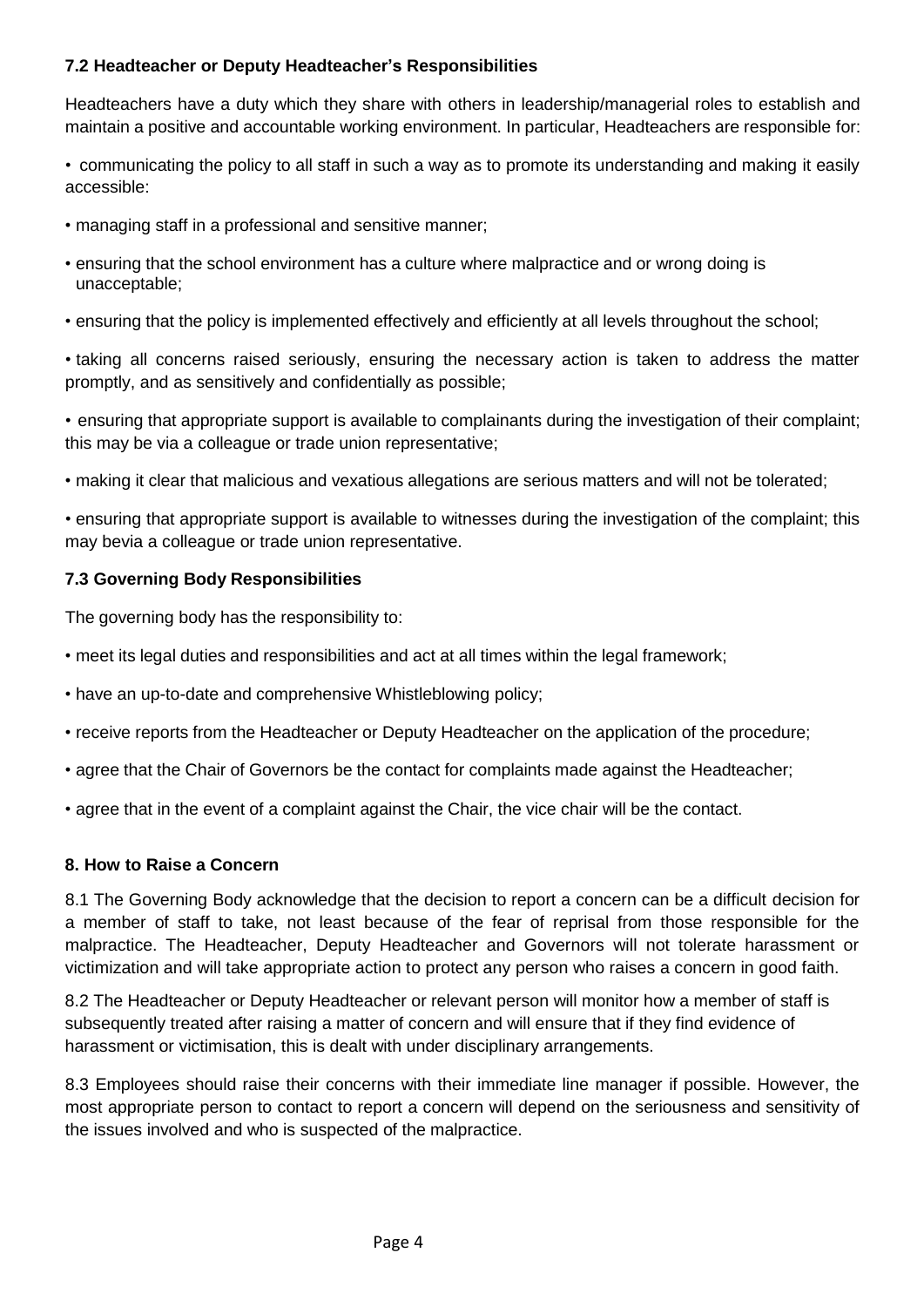8.3 Where the individual believes that their manager is involved in the matter of concern, they should thencontact the Headteacher or Deputy Headteacher (or the Chair of Governors if the concern raised is related to the Headteacher).

8.4 Wherever possible, concerns should be expressed in writing, setting out the background and history of the concern, giving names, dates and places where possible, and the reason why the member of staff is particularly concerned about the situation.

8.5 If a member of staff does not feel able to put the concern in writing initially, he or she should be allowed to telephone or meet the appropriate person who will make a note of the concerns.

8.6 The member of staff will need to demonstrate to the person contacted that there are sufficient grounds for concern to enable the matter to be taken forward.

8.9 In the event both the Headteacher **and** the Chair of Governors are the subject of the concerns the complaint must be made in writing to the Head of Management Support to schools.

# **9. How the Matter will be investigated - Informal Stage**

9.3 Allegations will be handled confidentially and discreetly by all who are directly involved in the investigating process.

9.4 Initial enquiries will be made to decide whether an investigation is appropriate and, if so, what form it should take including who should undertake the investigation. In some cases an investigation may be completed without the subject of the complaint being aware of the investigation.

9.5 Some concerns may be resolved by agreed action, without the need for investigation. In these cases confirmation should be sought from the employee that they are satisfied that the matter is resolved. This does notpreclude matters being raised in the future if further concerns arise.

9.6 If it is determined that the concerns or allegations fall within the scope of specific procedures (for example disciplinary procedures) it should normally be referred for consideration under those procedures. Before any further investigatory action is taken the Headteacher or Deputy Headteacher should consult with Management Support to Schools.

9.7 If it is determined that the matter should be dealt with formally, the Headteacher or Deputy Headteacher (or Chair of Governors if appropriate) should notify Management Support to Schools before any further action is taken.

9.8 To assist the nominated person's investigation you will find at Appendix 1 a "Record Sheet" to record progress.

# **10. Formal Stage**

10.3 The member of staff expressing concern will receive a written acknowledgement within 10 working days of the concern being received. This acknowledgement will indicate:-

- how it is proposed to deal with the matter
- an estimate of how long it will take to provide a response
- any initial enquiries which may have been made
- whether further investigations will take place, and if not, why not.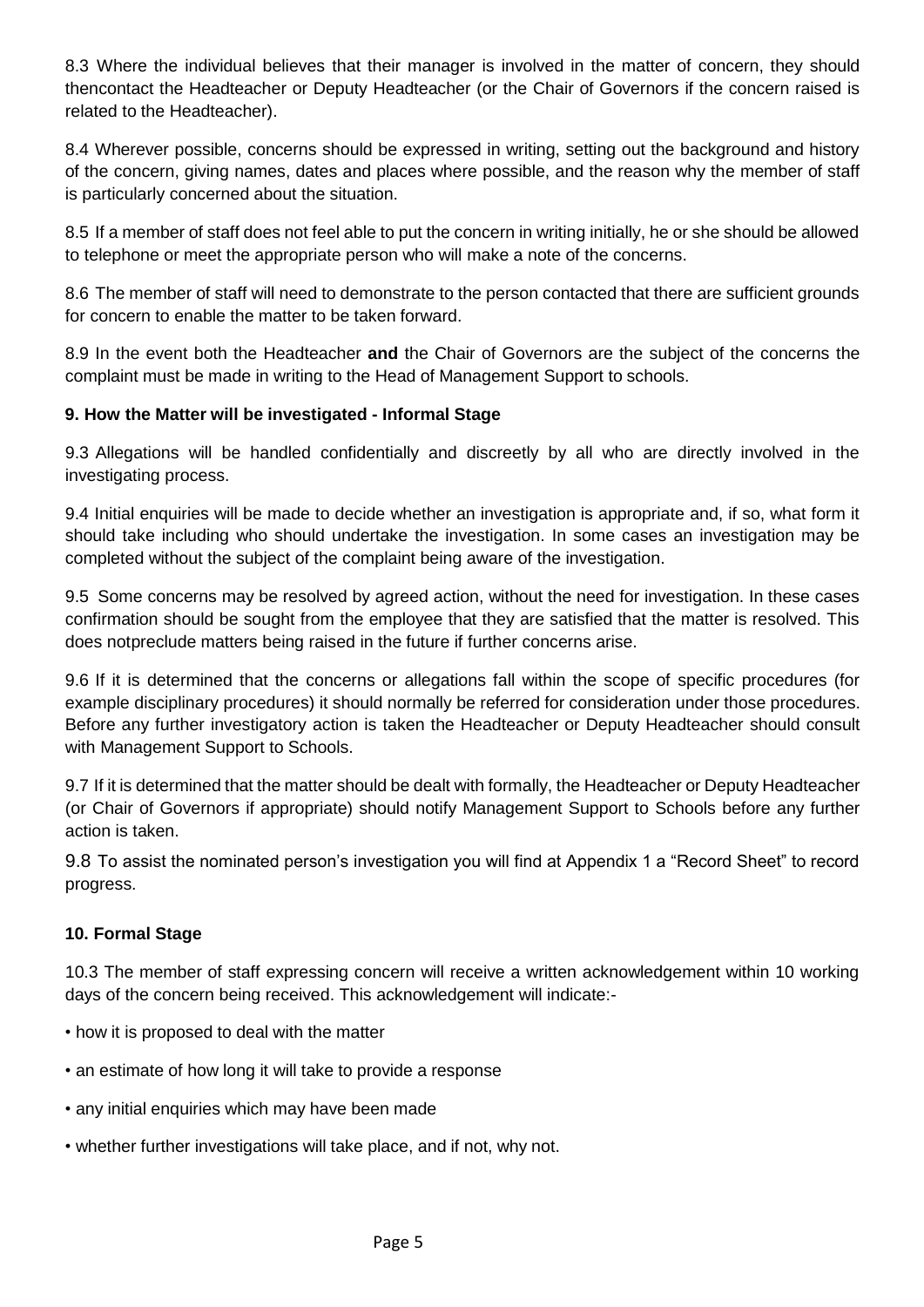10.4 Having acknowledged receipt of the concern raised, the Headteacher or Deputy Headteacher or (Chairof Governors in the case of the Headteacher) will consult with Management Support to Schools if assistance is required with the investigation. For school purchasing the Management Support to Schools (MSS) SLA such investigations could be conducted on behalf of the Headteacher or Chair of Governors.

# **N.B. If urgent action is required in response to a concern this may be taken before a full investigation is conducted**.

10.5 If necessary, further information will be sought from the member of staff at the outset. This will depend on the nature of the matters raised, the potential difficulties involved in conducting an investigation and the clarity of the information provided.

10.6 At any meeting arranged to discuss the member of staff's concerns they may if they so wish, be accompanied by a representative or a companion who is not involved in the area to which the concern relates.

10.7 Investigation procedures into allegations of malpractice must be independent, skilled and objective. The Investigating Officer appointed must therefore not have had any previous involvement with the case and will be sensitive to the wishes of the complainant wherever possible.

10.8 Where a complaint involves the Headteacher, then an Investigating Officer must be appointed who does not work at, or with the school. In any event, investigating officers must be at an appropriate level of seniority and must have sufficient experience and/or training to allow a thorough investigation to take place. Depending upon the circumstances, external agencies may also be involved in the investigation.

10.9 The investigation should normally be completed within 30 working days of the complaint being registered. Where cases prove to be more complicated and it may not be possible to complete within the time scale, it will need to be extended to accommodate the particular circumstances. Where the timescale will probably exceed 30working days, the investigating officer will advise the complainant.

10.10 During the investigation every effort will be made to protect the legitimate rights of all parties involved. In particular the following principles shall be adhered to:

• Strict confidentiality must be maintained at all times. Any breach of confidentiality may lead to consideration of disciplinary action;

• Throughout the investigation process, the complainant, the alleged perpetrator and any others interviewed are entitled to be accompanied by either a companion or professional association/trade union representative.

10.11 The first step in the investigation to be taken by an Investigating Officer will be to speak to the complainant and then to the alleged perpetrator. Witnesses may be interviewed as part of the investigation and asked to provide a written statement.

Where witnesses have been identified by the complainant, and particularly where witnesses are interviewed, it is important that the witnesses do not suffer any personal detriment as a result, providing that they have acted in good faith.

# **11. Outcome of the Investigation**

11.3 The investigation will conclude with a report by the Investigating Officer to the Headteacher, Chairof Governors or other relevant person. This will summarise the Investigating Officer's findings on the allegations and recommend further action which could include:

• A finding that the allegation was unfounded and therefore no action needs to be taken;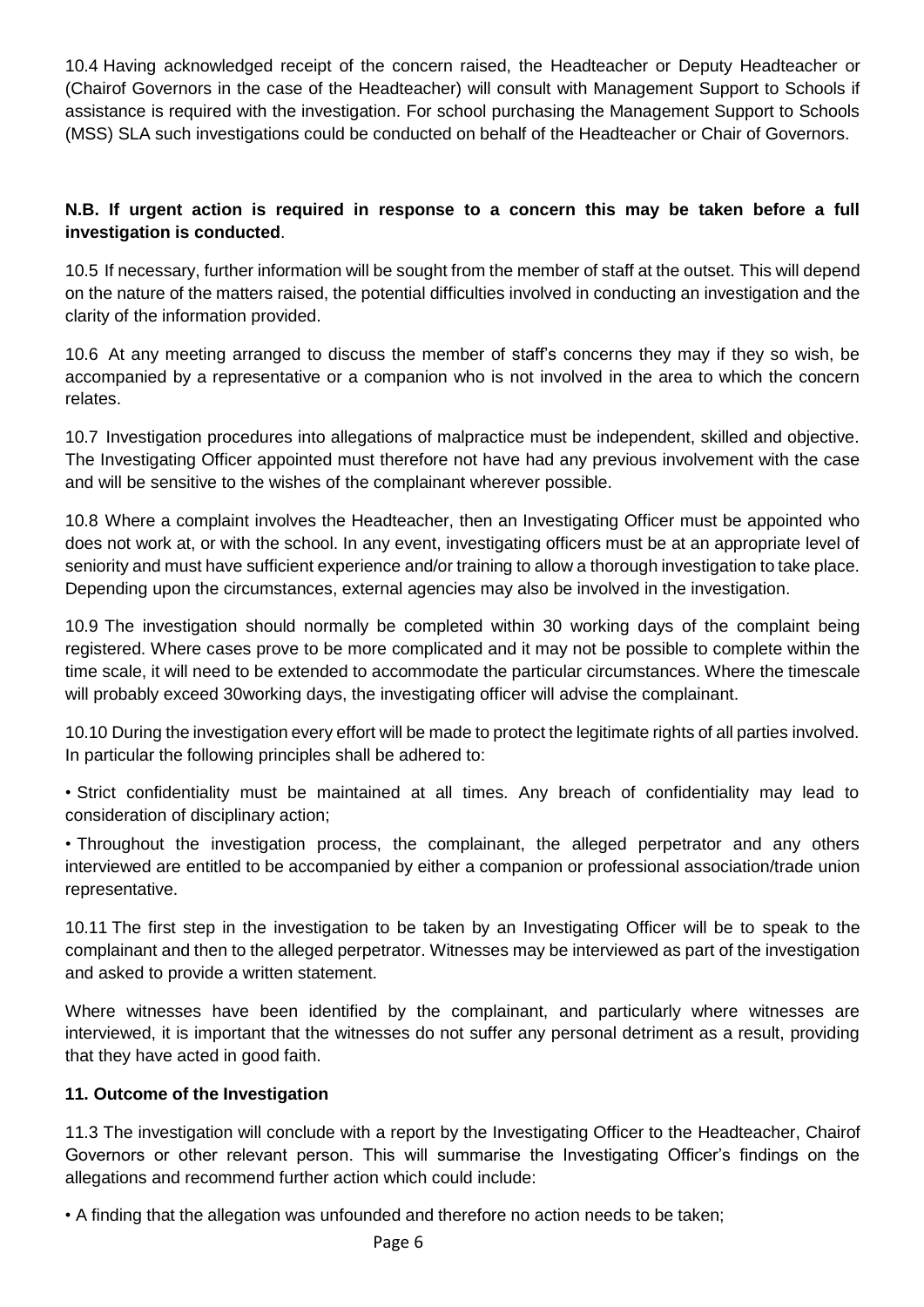• A recommendation to take no further action on the complaint. This will be appropriate if the

Investigating Officer decides that there is a lack of evidence relating to the complaint or that the complaint is untrue;

• A recommendation to take action in order to deal with the matter on the basis that it is not sufficiently serious to warrant formal disciplinary action.

Such action could include:

- written management advice; and/or
- an instruction to the member of staff to undertake appropriate guidance and/or training; and/or
- appropriate changes in working arrangements which must not be to the disadvantage of the complainant;
- recommendation to initiate formal disciplinary action because there is objective evidence to support theallegation that malpractice has taken place.

11.4 The Headteacher/relevant person (Chair of Governors in the case of the Headteacher) will write to the complainant and the alleged perpetrator detailing the findings of the investigation and the actionto be taken. This letter will contain an undertaking that the complainant and any witnesses will not be victimised or suffer any detriment as a result of having made the complaint.

11.5 Where an Headteacher/Head of School /relevant person determines to take no action irrespectiveof the recommendation made he/she shall give written reasons for this determination to the complainant (and the alleged perpetrator). Failure to give such information will be regarded as a breach of this procedure.

11.6 Where the Investigating Officer considers that a complaint is untrue and malicious he/she will recommend a second investigation of the circumstances. This may lead to consideration of disciplinary action against the complainant. Suspension may be considered necessary but should be seen as a neutral act which does not of itself imply that any pre-emptive judgement has been reached.

11.7 The Headteacher or Deputy Headteacher (or Chair of Governors in the case of the Headteacher) should maintain a confidential central record for a period of five years (seven years for allegations of financial irregularities) and a copy should be held by Management Support to Schools of all Whistleblowing allegations which have been raised and the responses provided.

11.8 In respect of anonymous allegations, should an Headteacher or Deputy Headteacher or Chair of Governors consider that further action would be inappropriate details of the allegation and reason for the decisionmust still be recorded. These central records will be used to analyse the impact and effectiveness of the arrangements put in place as part of the process of reporting back to members on the effectiveness and outcomes of the Policy and as a record of actions taken in the case of any matters raised under the Public Interest Disclosure Act.

#### **12. How the Matter can be Taken Further**

12.3 It is intended that the Whistleblowing Policy and these procedures will enable the governing body to satisfactorily deal with concerns raised by employees. If an employee is not satisfied, and feels it appropriate to take the issue further, the employee may make a protected disclosure to a third party, in accordance with the provisions of the Public Interest Disclosure Act 1998. There is an independent charity "Public Concern at Work" (telephone 0171 404 6609) which provides free advice to employees wishing to express concerns about fraud or other serious malpractices.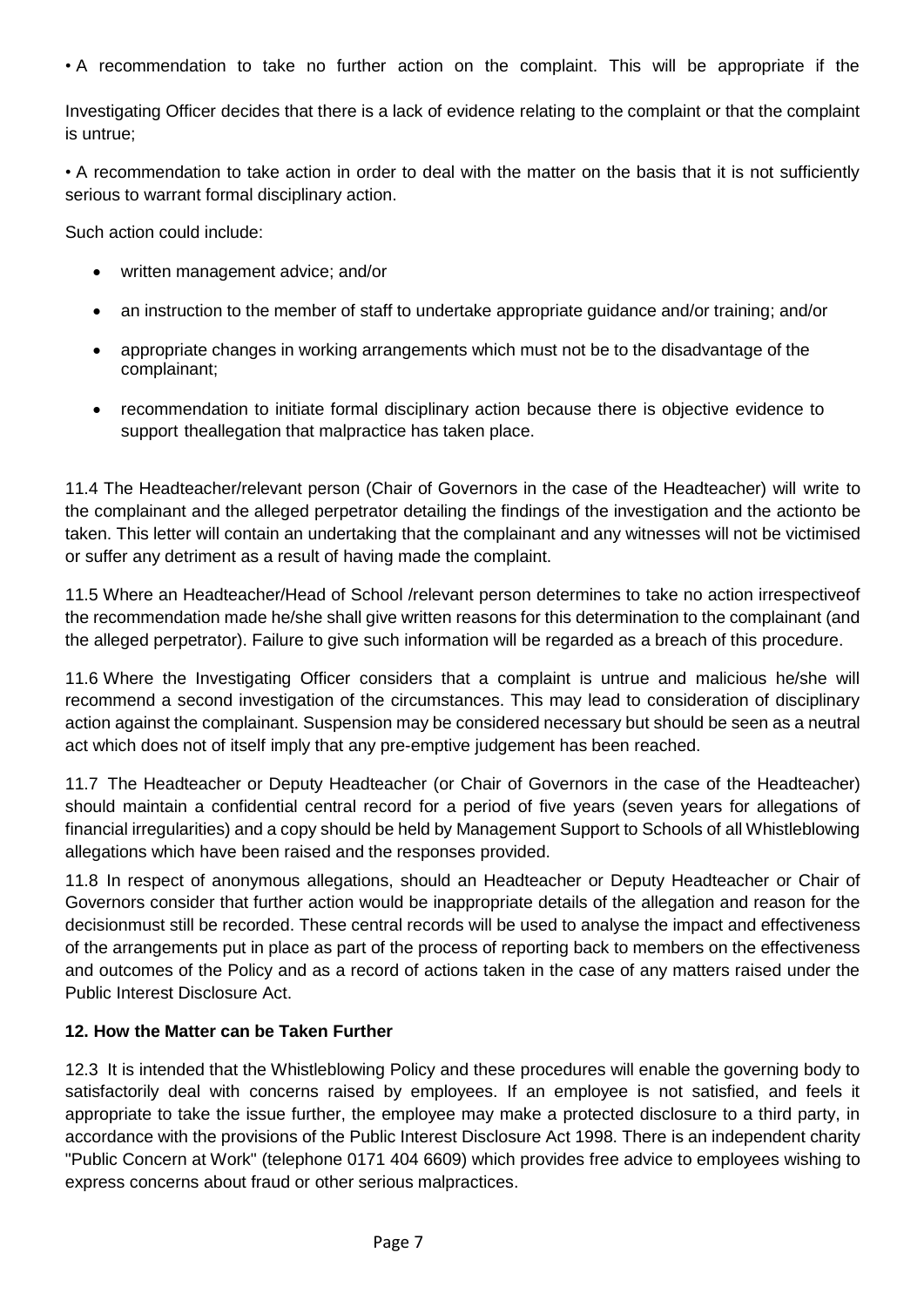12.4 The governing body should make every effort to ensure that a satisfactory conclusion is reached to minimise the cases where the employee feels they must resort to these measures. Ultimately, however, the Local Authoritydoes not wish to inhibit the effective investigation of any matters of concern which have been raised in the public interest.

| Date policy agreed:          | Sept 2021 |
|------------------------------|-----------|
| Date for review of policy    | Sept 2022 |
| <b>Approval: Headteacher</b> |           |